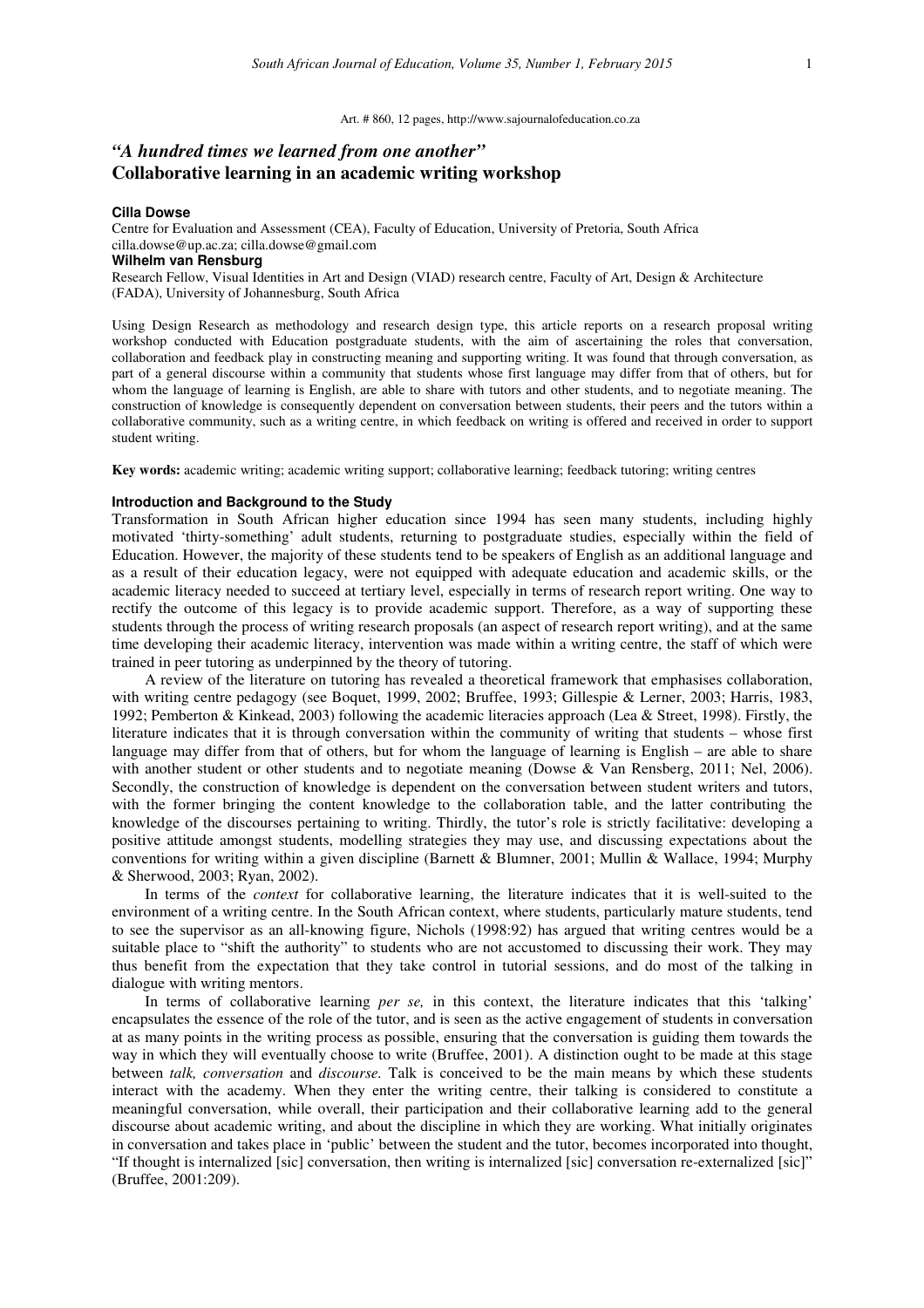So, in sum, the literature reveals what we know about the calibre of the student, the potential for collaboration with a tutor, and the difference a specific context, such as a writing centre, can make in terms of collaborative learning. The aim of this article is to understand specifically how the intervention of a writing workshop within the context of a writing centre can support postgraduates in the writing of their research proposals. The research question is formulated thus: *How can a writing workshop effectively support postgraduate students in Education in the writing of their research proposals?*

### Theoretical Framework underpinning the Writing Workshop

Taking into account the way in which collaborative learning is theorised, it is vital to no longer conceive of academic writing as a merely "solitary act", but rather as a socially constructed process, or a "social artefact" (Clark, n.d.). Writing centre staff, in discussion with particular supervisors, decided to conduct a workshop, rather than working individually as is normally the case, with 16 postgraduate students, who had yet to complete research proposals. The week-long workshop was devised around the theory of collaborative learning in which learning and understanding was scaffolded by conversation, seen as "integral to writing" (Harris, 1992:369). This offered a new model for learning, which involves the acculturation (Bruffee, 1993) of a student wanting entrance into a new academic community to conversation with their academic peers.

A theory of collaborative learning directly involves the students' action and attention, conversing amongst themselves, whilst the tutor stands on the side-lines, teaching indirectly. This empowers the students, who actively question and synthesise what the tutor says (Bruffee, 1993) into a simultaneous combination of their listening, reading, talking, writing and thinking skills (Fitzgerald, 1994; Lunsford, 2003), while building their own understandings through self-discovery. Bruffee (1999:87) has argued that, "collaboration encourages students to accept authority of helping one another learn and to acknowledge the authority of other students – their peers – to help them learn themselves."

This interaction reinforces the claim that the most important things cannot be taught, but must be discovered by and appropriated for oneself (Rogers, cited in Schön, 1991). Harris (1983) claims that modelling, offering a critique of thinking out aloud, and providing support from an experienced writer such as the tutor, will motivate the student and lend validation to his/her writing as he/she has attempted to put his/her thoughts down on paper.

Inherent in collaborative learning is the theoretical concept of feedback, and students benefit greatly if it is clear, constructive and developmental (Carless, 2006; Lea & Street, 1998; Parkerson, 2000), particularly if they understand that writing involves producing a text that evolves over time. Feedback can be received from supervisors and lecturers, or in many instances, can be combined with peer feedback (Hyland & Hyland, 2006) in "learning with and from peers" (Walters & Koetsier, 2006:272). This peer feedback offers constructive formative feedback, which assists in the development of academic writing. Feedback from the tutor ensures that contrasting concepts, such as tutor/editor, novice/expert, process/product, control/flexibility and tutor/teacher, exist at either end of the continuum, and when combined with peer interaction, guarantees that it is a "communicative act" (Coffin, Curry, Goodman, Hewings, Lillis & Swann, 2003:119). The more students talk about their proposed research, the more they are able to clarify their thinking. The feedback given by their peers and/or tutor enables them to develop a greater depth of understanding, which then assists them in their writing (Nel, 2006).

In summary, the writing workshop devised for this study was underpinned by the pedagogy of tutoring within a writing centre that draws on collaborative learning. This involved conversation, and the constant giving and receiving of critical feedback, which took into particular account the value of conversation in developing clarity and greater understanding.

### **The Research Design**

This article reports on an intervention in the form of a research proposal writing workshop, implemented in a writing centre over a period of one week, with 16 postgraduate Education students, who had registered for honours, master's or doctoral study, and were in the process of writing their research proposals. In conceptualising the design for this study, Design Research, which has been described as "the systematic study of designing, developing and evaluating educational interventions [...] as [a] solution for complex problems in educational practice, which also aims at advancing our knowledge about the characteristics of these interventions and the processes of designing and developing them" (Plomp, 2009:13), was considered appropriate. In addition, this research is situated in the critical pragmatist paradigm, where not only the question of "what works?" but also the question "does it empower the writer?", are answered in alignment with the description of design research above.

Design Research is interventionist, involves practitioners, is iterative, process-focused, utility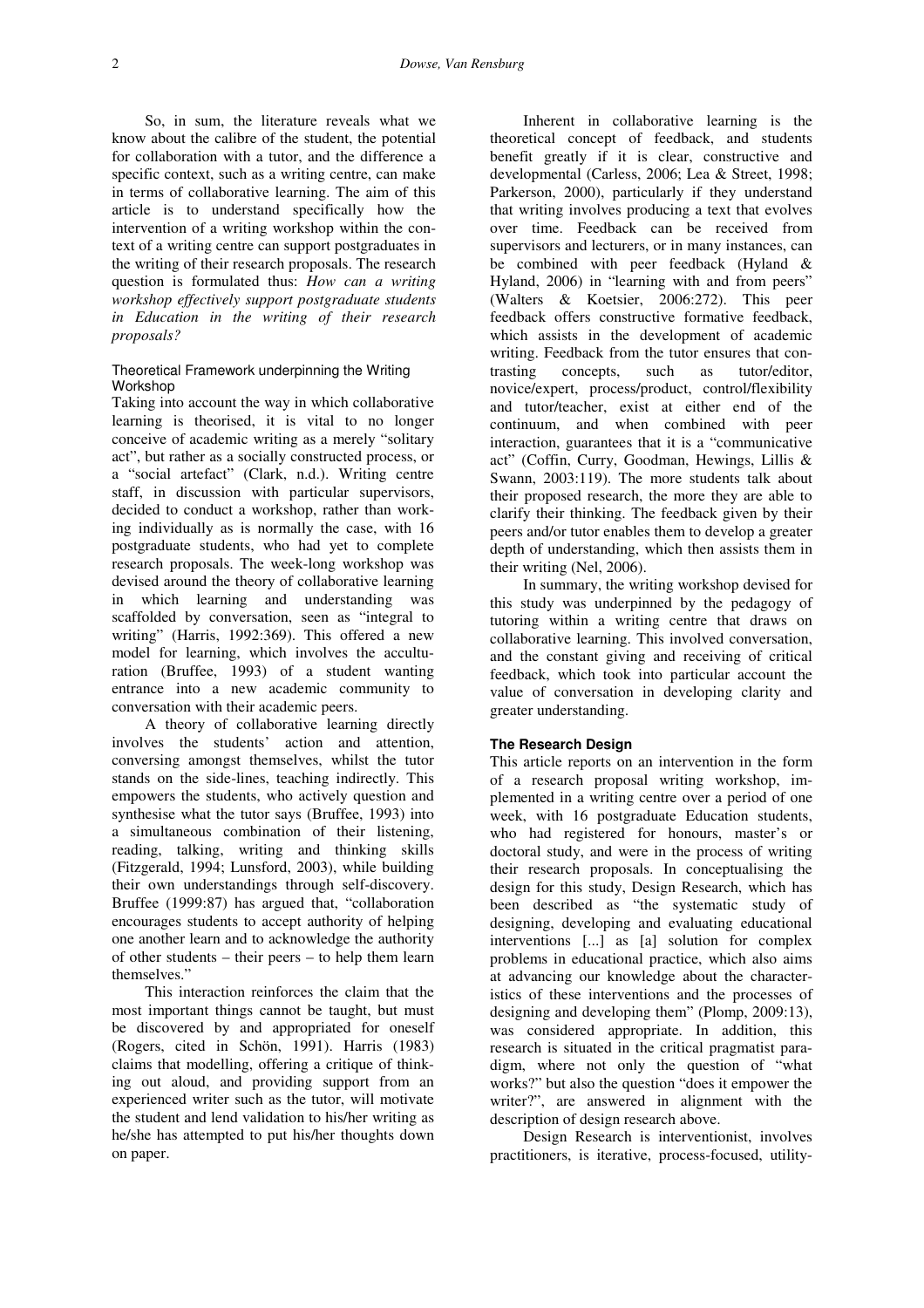oriented as well as theory-driven (Van den Akker, Gravemeijer, McKenney & Nieveen, 2006). This study comprises three phases, namely a preliminary, development and assessment phase (Plomp, 2009, 2013), driven by Nieveen's (2007) criteria for high quality interventions that comprise *relevance, consistency, practicality* and *effectiveness,* under varying degrees of focus. The intervention addresses a need and should be based on state-of-the-art knowledge, termed relevance or content validity. Construct validity or consistency ensures that all components of the intervention are linked together, and the intervention should be usable for the purpose for which it was designed, hence the attendant criterion of practicality. In order to see if the intervention works, it is assessed, so as to ensure that the final criterion addresses effectiveness. However, this can be expected, or it can be actual (Nieveen, 2007).

Each phase also has its own research question and, based on these, data is collected, analysed and reported on, as each phase's findings inform the subsequent phase. Figure 1 illustrates the Design Research phases with their processes, with criteria applied to each; as well as research questions, with their accompanying data collection strategies.

| Phase                | PHASE 1                                      | PHASE 2                                                                                                                                               | PHASE 3                                                                                            |
|----------------------|----------------------------------------------|-------------------------------------------------------------------------------------------------------------------------------------------------------|----------------------------------------------------------------------------------------------------|
| Process              | Problem identification<br>and needs analysis | Design, development and<br>implementation of<br>intervention                                                                                          | <b>Evaluation of</b><br>intervention                                                               |
| Criteria             | Relevance                                    | Consistency<br>Practicality                                                                                                                           | <b>Effectiveness</b>                                                                               |
|                      | <b>FINDINGS</b>                              | <b>RESEARCH PROPOSAL WRITING</b><br><b>WORKSHOP</b><br>research proposal template<br>٠<br>conversation, peer<br>interation, collaboration,<br>feeback | <b>FINDINGS</b>                                                                                    |
| Data                 | Pre-intervention questionnaire               | <b>Reflections</b>                                                                                                                                    | Post-intervention questionnaire                                                                    |
| collection           |                                              | <b>Interviews</b>                                                                                                                                     |                                                                                                    |
| Sub-                 | What are the students' needs for the         | How can students be supported in the                                                                                                                  | effective<br>the<br>How<br>writing<br>was                                                          |
| questions            | writing of their research proposals?         | writing of their research proposals?                                                                                                                  | workshop in supporting the needs of<br>the students in the writing of their<br>research proposals? |
| Research<br>Question |                                              | How can a writing workshop effectively support postgraduates in Education in the writing of their research proposals?                                 |                                                                                                    |

**Figure 1** Design research process of the research proposal writing workshop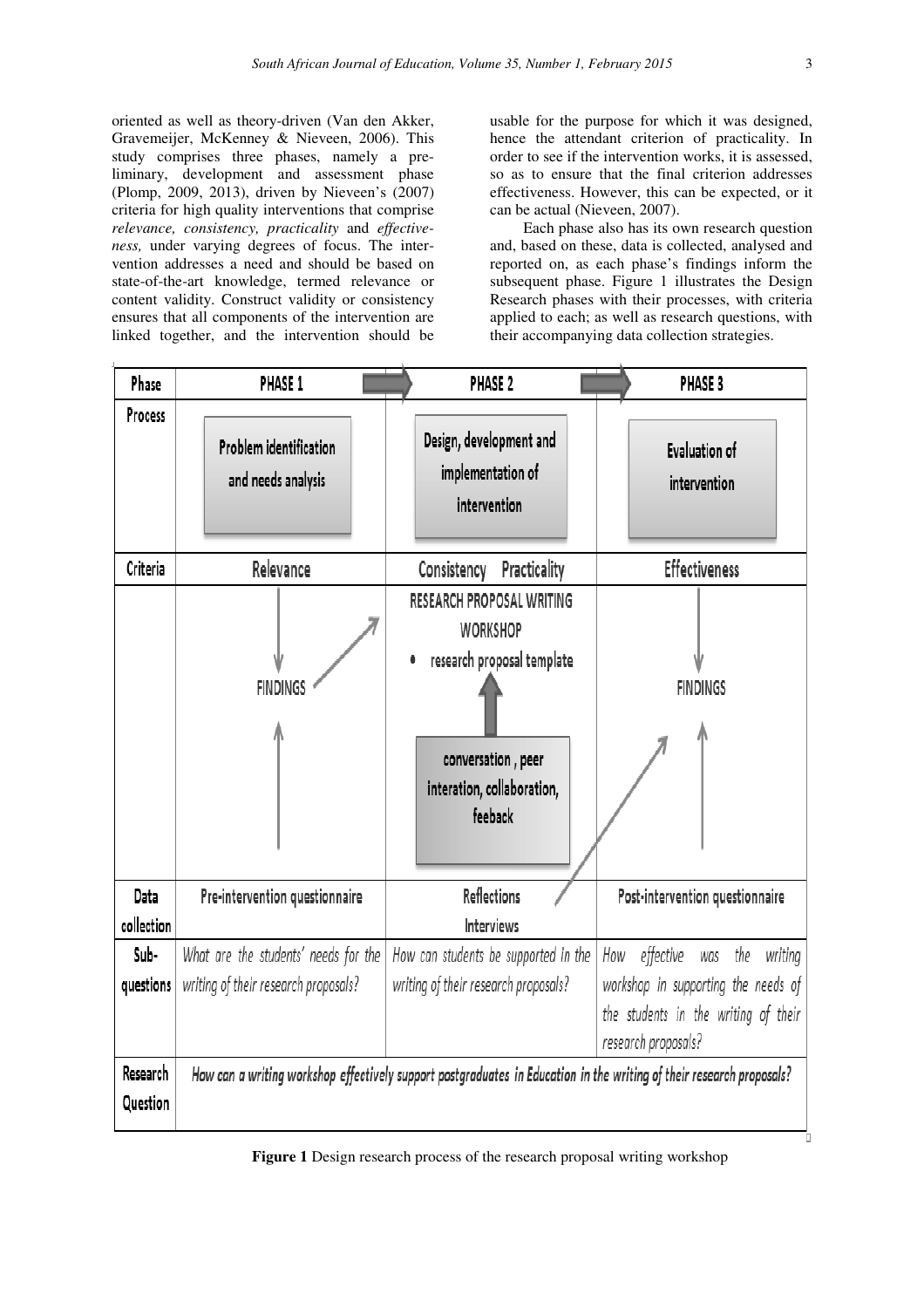Phase 1: Problem Identification and Needs Analysis The tutors in the writing centre were approached by a number of students who were finding difficulty in writing their research proposals. Instead of working individually with the students, we decided to offer a week-long workshop aimed at proposal writing. To identify what was needed, and answer the research question: *What are the students' needs for the writing of their research proposals?,* preintervention questionnaires were completed by the students, which were intended to identify the students' perceived needs for the writing of their research proposals, and thereafter, to capture expectations of the workshop.

The questionnaire revealed important insights, which informed the design and development of the intervention. Many of the students had failed to have their proposals accepted either by their supervisors or the Higher Degrees' Committee, whilst others had begun writing, but were experiencing difficulty in completing, or had yet to begin. The majority wrote that they wanted *help* in writing a *good* proposal, ensuring that the format was correct, with *verification on the correctness of the proposal;* that the research question was *formulated* and *relevant to the research problem;*  that the topic was *researchable;* and that there was *confirmation on the need for such research.* Some expressed a wish to *finalise the proposal* or even

*find the focus* for their research. Annie, Lindiwe, Nora and Odette<sup>i</sup> wanted clarification on *"how to write* [a] *dissertation successfully, ways of going about research",* and *"assistance on the research as a whole".* As Paul explained: *"before starting on Monday morning I did not know whether I was going or coming"* [sic], indicating the confusion many of the students felt when faced with the daunting task of writing a research proposal, either from the beginning, or after some failure in their attempts*.* Addressing fears and confusion about writing, as well as developing an understanding of the genre of research proposal writing, is important, as *"every one of us was tense and maybe* [arrived with] *with a bit of frustration"* (Paul), where Nev noted *"when I came here I was lost and discouraged."* 

Finally, with this particular group of students, English was not their mother tongue: *"as English is my second language sometimes it is hard to put an academic paragraph"* (Matt). Thus, developing academic literacy as well as English proficiency, the scaffolding of entry into the academic discourse through collaborative learning required feedback. These vital aspects informed the design of the workshop, and were underpinned by the criterion of *relevance* (content validity), which guided the intervention and its design needs, based on state-ofthe-art (scientific) knowledge (Nieveen, 2007).

**Table 1** Research proposal writing workshop

| Research proposal writing programme |                                             |                                                                 |  |  |
|-------------------------------------|---------------------------------------------|-----------------------------------------------------------------|--|--|
| Day                                 |                                             | Activity                                                        |  |  |
|                                     |                                             | Understanding what comprises a research proposal                |  |  |
|                                     |                                             | Conceptualising the research                                    |  |  |
|                                     |                                             | What do you want to research?                                   |  |  |
|                                     |                                             | What is the problem?                                            |  |  |
|                                     |                                             | Why is it a problem?                                            |  |  |
|                                     |                                             | What has the literature told you about the problem?<br>٠        |  |  |
|                                     |                                             | Is there a gap in the literature?<br>٠                          |  |  |
|                                     | Writing the problem statement (rough draft) |                                                                 |  |  |
|                                     |                                             | Introducing the problem                                         |  |  |
|                                     |                                             | Explaining the problem                                          |  |  |
|                                     |                                             | Justifying the problem<br>٠                                     |  |  |
|                                     |                                             | Using the literature to support the problem or identify the gap |  |  |
| 3                                   |                                             | Writing the revised introductory statement                      |  |  |
|                                     |                                             | Writing the revised problem statement                           |  |  |
|                                     |                                             | Writing the rationale.                                          |  |  |
|                                     |                                             | Writing the aims and research questions                         |  |  |
| 4                                   |                                             | Writing a review of the literature.                             |  |  |
| 5                                   |                                             | Writing the research design and methodology                     |  |  |
|                                     |                                             | Writing the ethical clearance section                           |  |  |

Phase 2: Design, Development and Implementation The pre-intervention questionnaire revealed that none of the students had completed a research proposal and that they needed help in a number of areas, such as with conceptualising their proposed research by identifying a researchable problem, formulating a research question, finding the relevant literature to offer supporting evidence, and identifying the appropriate research methodology. In addition, it seemed that they were unaware of how to put forward an argument, use the appropriate discourse and even reference correctly.

Taking the above into account, we had to find a way of effectively supporting the students in the writing of their research proposals, hence the second research question: *how can students be*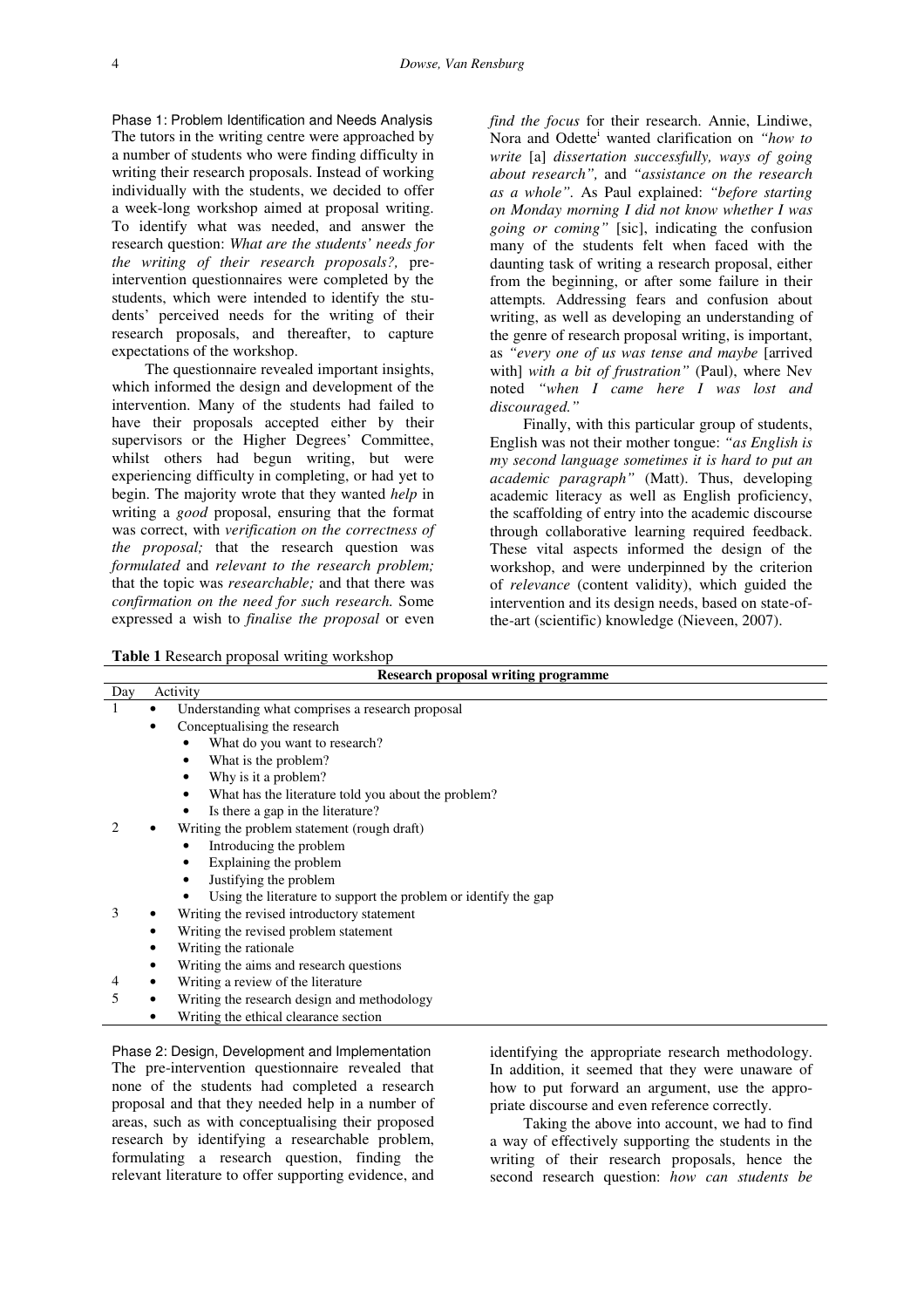*supported in the writing of their research proposals?*

We took note of Plomp's (2013:31) simplified explanation of Design Research in which he writes: "given my context  $Z$ , if I do  $\leq$  intervention X (theory-based)> then I expect <(intended outcomes  $Y$  $>$ ."

So, drawing on the understanding of what is involved in writing a research proposal, an intervention (X) was designed for the sample of Education postgraduate students  $(Z)$ , to assist them in conceptualising, developing and writing their research proposals (Y). To accomplish this task, a framework drawn from the theory of academic writing and the pedagogy of tutoring informed the intervention. In addition, a needs analysis revealed aspects that would inform the design, and development of a programme with particular procedures, so as to systematically and developmentally support the students through the process of their research proposal writing. The programme outlined in Table 1 was drawn up to guide the activities for the research proposal writing intervention.

At the end of each day, the tutors came together to discuss progress, reflect on what worked and what did not, and to plan for the following day. In addition to these reflections, data collected from the students via the pre- and postintervention questionnaires and interviews conducted at the end of the intervention was used in this section on the implementation of the intervention.

At the start of the workshop, an overview of the structure of the research proposal was discussed so that the students would understand the expected outcome. When teaching writing seminars to postgraduates, DeLyser (2003) breaks down large tasks into small, manageable topics; however, it is important to provide structure, which the students could use as a framework, as *structuring your work, especially research problem, was so understandable after all – steps to follow were discussed* (Debbie). Thus, students were introduced to the research proposal template, which would guide them in their writing of the various sections (see Singh, 2011), but care was taken so that the writing of the research proposal was not simply seen as a fill-in exercise.

The first task was to ascertain the subject the students were wanting to research (Creswell, 2003; Maxwell, 1994) by writing a sentence beginning with 'I want to find out ..., and then converting this 'want' into a question. Students were then paired off to enter into a conversation about their research, and to ascertain whether or not their statement matched their question (Creswell, 2003). It was interesting to observe the way in which the conversations in some cases took place through the medium of English, but that at other times, the conversations were in their mother tongue. Initially, Odette said, *"I think we spoke in English,"* but then corrected herself by saying:

[…] *but we ended up speaking in our languages because when you talk to people in a language which is not your mother tongue – and not their mother tongue – then you have a problem. But when you speak in your own languages you are able to get information easily and fast.*

This interaction, even though code-switching was used, is described by Bruffee (1999:87) as collaboration, which "encourages students to listen to each other accepting the authority of helping one another learn and to acknowledge the authority of other students, their peers, and in turn, helping them learn themselves". *Friendship, working and helping each other* (Anton), *interaction with other researchers* (Odette), *helped as those things were clarified there* (Paul).

The next part of the workshop was to initiate the introduction of the proposal, by writing a general statement of the problem, leading to a specific statement (Henning, Gravett & Van Rensburg, 2005), which would give the reader an idea of the problem, the content and context of the research (Creswell, 2003). Using the statement 'I want to … ' as a springboard proved difficult, and generally, the students' thinking did not stretch beyond South Africa. The tutors brought all participants into a group conversation: *"It was good because we had to form our groups and talk to each other, but whenever we had problems we came together in a large group to discuss - it was very fruitful"* (Odette). Each read out their general statement, whereupon the rest were asked to comment, query, give suggestions, and hopefully gain a clearer focus. An initial reading was usually insufficient, necessitating a second reading. However, in some cases, questions were asked to clarify what the writer was attempting to convey. In these conversations, the speakers picked up clues from one another as to whether the general statements had been understood and, if not, were able to offer suggestions. As Paul explains: *" … and the group worked well – we shared experiences and*  [*…*] *once we sat in that meeting things became very clear to us".* Kuriloff (1992:136) states that it is important to "socialise students into discourse communities" in order for them to enter the academic writing community, and this group conversation of *listening and formulating ideas with peers* (Katie) was a first step towards consolidating this skill.

Students were at first hesitant to contribute, preferring to remain on the periphery of the group, where, she noted, *"I learned that sometimes you are afraid to let other people learn about what you are doing. Sometimes maybe they will see that we don't know much."* However, students gradually gained in confidence, and participated more freely, with discussions soon becoming heated, and productive, where it was noted that *"the interaction*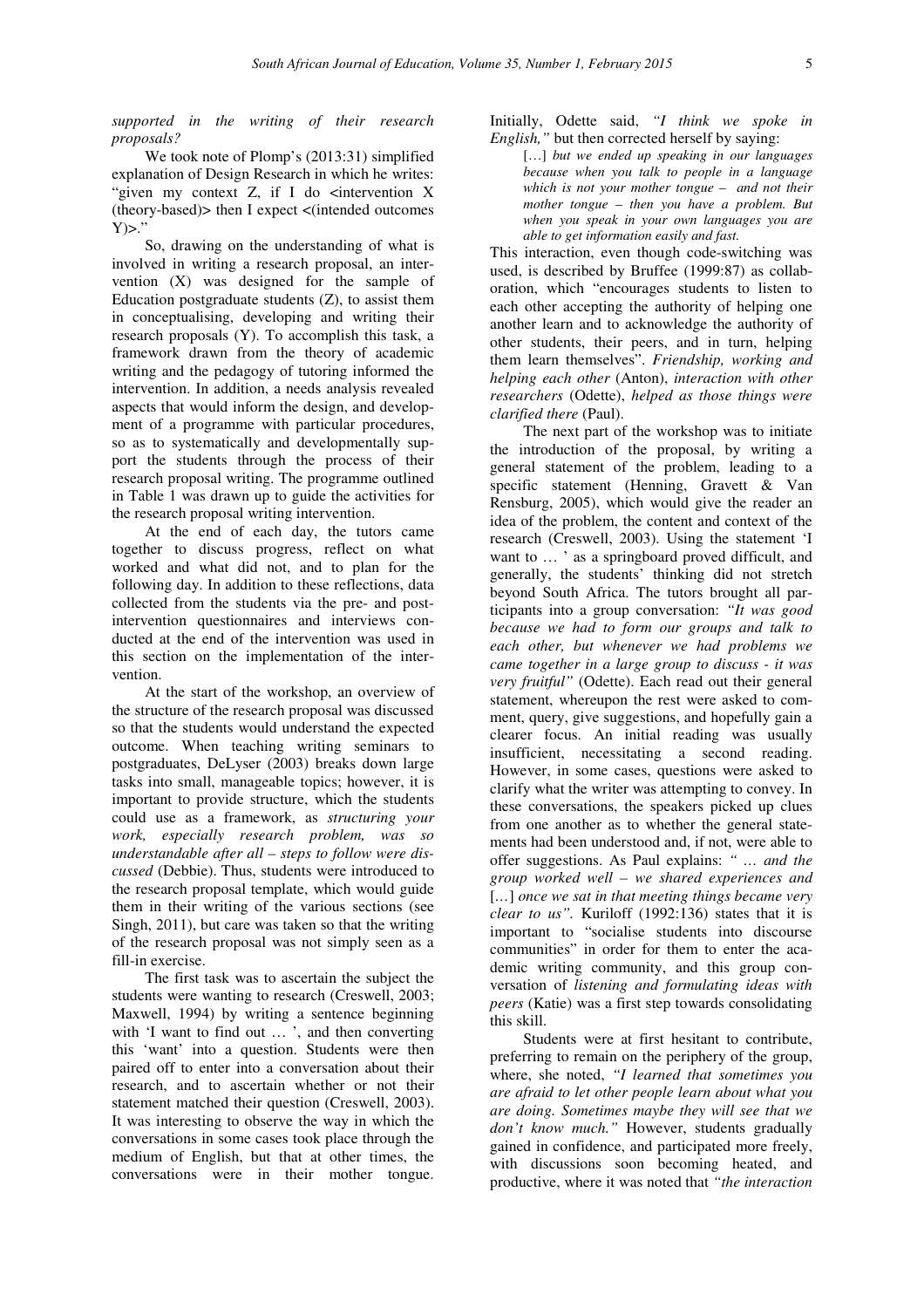*is super* … *we are still learning, but in that meeting when we came together - we interacted"* (Paul), as they often presented a different view from that which may have been expected. Interestingly, with clarification emerged a wider overview and even a global introductory statement. It was thus seen that collaborative learning through conversations, where *"a hundred* […] *times* [sic] *we learned from one another"* (Paul), scaffolded the students' learning, which in turn motivated them to put something down on paper for their general introductory statements. Once students had clarity on what comprised these statements, they moved into revision mode, and worked on improving their own opening statements.

Developing 'the funnel of academic research' was the next step in the process (see Henning et al., 2005), and this guided the students into writing the problem statement, and the rationale for conducting the research. The concept of the reader as audience (Tate, Corbett & Myers, 1994) was discussed, which encouraged the peer reader to question and query until a clear logical storyline began to develop, showing that *discussions with other people were fruitful* (Debbie), but that ownership of the writing was retained by the student.

The conversations involved paired discussions as to whether there was a good link between the sections, ensuring a developing storyline and thus a chain of reasoning (Krathwohl, 1998). Peer critique (Bruffee, 1993) led the learning, which surprisingly took more time than was expected, where one student noted: *"It was a shock to me to see how much effort and time the proposal took"* (Katie). DeLyser (2003) explains an essential element of a writing workshop to be peer critique, when writers read, edit and comment on each other's work. However, it was found that although students thought they had written clearly, it was only through "out aloud thinking" with other students (Harris, 1983:75-76), followed by discussion and explanation, that the partner understood what was being conveyed. Thereafter, revision and rewrites had to be undertaken to ensure coherence. It appeared to be slowly dawning on students that writing is an iterative process (Coffin et al., 2003; DeLyser, 2003; Ryan, 2002), and not just a onceoff endeavour. One student noted: *"I discovered that writing is not a simple process, but that if you share information, ask others' opinion, and* writ[e] *the gathered information, there will be progress"*  (Lynne). Students also developed "a recognition of recursiveness in writing" (Gillespie & Lerner, 2003:13; Perl, 1980), by which there is "a forwardmoving action that exists by virtue of a backwardmoving action" (Perl, 1980:150), and a re-reading while writing and constant revision is a crucial factor (Gillespie & Lerner, 2003).

An added realisation was that writing cannot be readily undertaken until reading and research by *finding relevant literature* (Connie) has developed a sufficient foundation on which to build. Kuriloff (1992) explains that students need to use writing as a tool for learning, and thereby create their own knowledge. However, students need to draw on their reading and research to reinforce the aim of an in-depth literature search prior to writing. This realisation resulted in discussion on the vital use of the library and electronic resources: *how to find information for the mini-dissertation* (Nora) and bring relevant books and resources for the following days. Queries about *how to quote authors* and *reference correctly* (Matt) were discussed amongst the students, letting them *gain a better understanding of referencing, quoting and structuring in general* (Rosie).

After two days of conversation and student interaction, the workshop moved into the computer laboratory, with the students being ready to begin writing in earnest. This 'writing', however, was not as simple as it sounded, as many students were not computer literate and so presented challenges for both students and tutors. A research proposal template had been saved onto the computer for each student and day three involved completing the cover sheet, writing the revised introductory statement and problem statement, then stating the motivation or rationale for the research. Technical issues came into play and informal lessons and collaboration between the more experienced computer-user and the novice took place, where students were *"learn*[ing] *a lot* [about] *technology on an informal basis"* (Katie). It was interesting to note that while many were not competent in using computers, during the week, they *"learned to type*  by [themselves]", and that "Cilla<sup>*ii*</sup> was [very] im*pressed seeing me typing very well"* (Annie). During this time, the tutors moved around the class, interacting with the students; giving advice, encouragement and sometimes 'hands-on' help; and reinforcing the notion of collaborative learning.

Students were encouraged to read each other's work, and to question what they were reading, as this would help create an audience. Students *"can share* [the way in which] *he or she has approached the topic or a piece of writing* […] *It helped us a lot – a lot* [sic]*"* (Paul). Bruffee (1999:91) states that group solidarity allows students to develop critical reading skills, which allowed them to critique their peers' writing in a "reasonable, temperate and constructive" manner, reinforcing the value of the giving and receiving of feedback (Hyland & Hyland, 2006).

Day four was spent writing the body of the proposal, giving details of the current debate, putting forward an argument, but always referring to the literature. At times, students identified gaps in their reading, being prompted to visit the Education library for advice on finding relevant sources and acknowledging that: *"students should*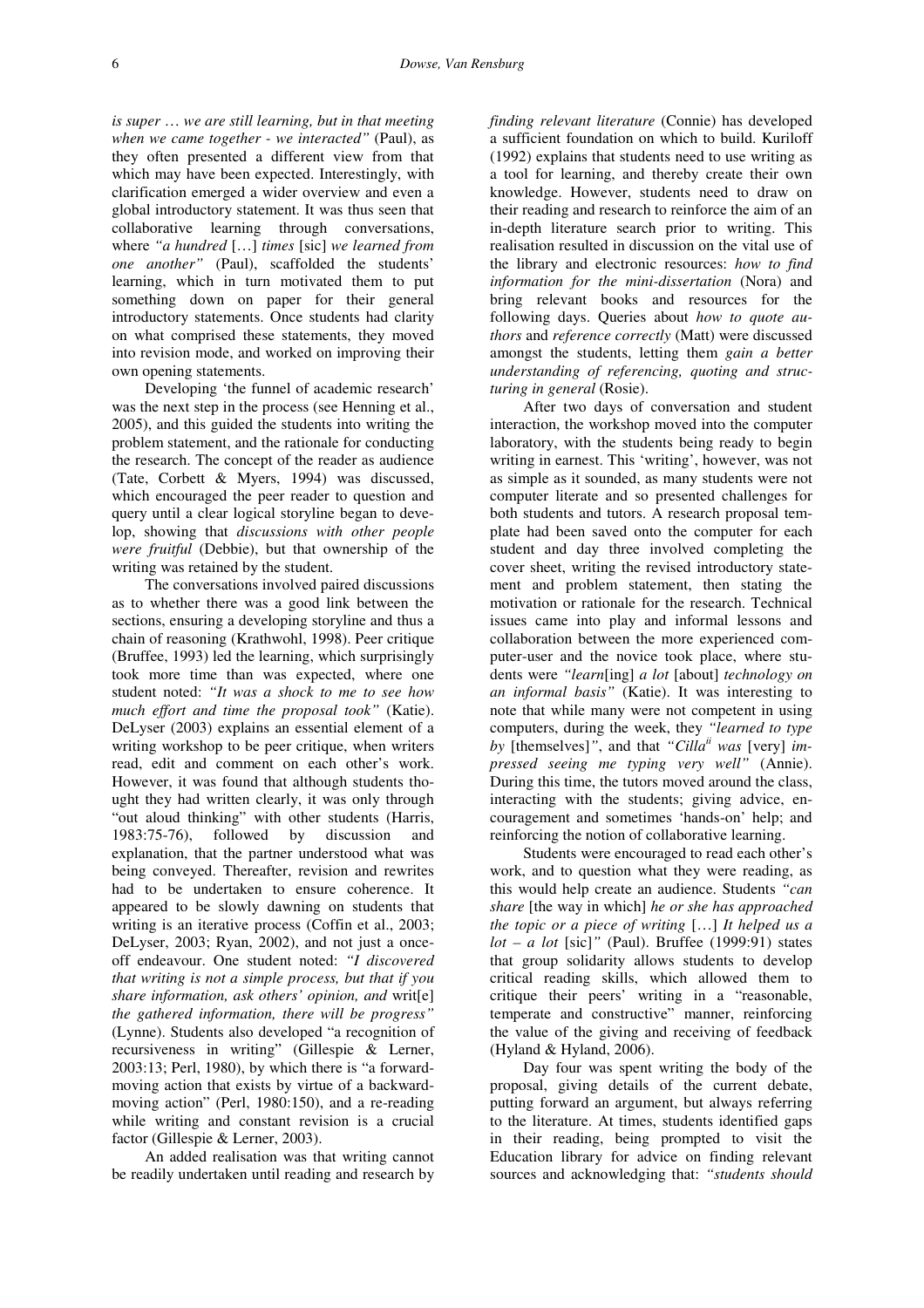*take books* [out of] *the library"* (Anton). In addition, informal lessons on using the internet and electronic databases were given, so that students developed the skill of accessing electronic resources. In the process, they *"learned a lot about computers"* (Connie). During this very busy day, some fruitful collaboration and conversation took place between the students, as they searched the internet and databases together: *"There was this lady – the topic was very similar to mine. So we exchanged books, we talked and we exchanged a lot of information"* (Odette). Promoting student interaction and conversation ensures that the student has the opportunity to talk about the proposed research and thus learn with and from their peers. But mostly students put down on 'paper' the conversation that had developed in their heads, or as Tiny explained: *"I learned to listen to every idea coming while I am busy writing and to put it on paper, and* [that] *later* [it] *will be edited".*  Esterhuizen (2001), in her discussion on academic writing, explains that once a student has read, accessed information and knows a great deal about a topic, it becomes easier to retrieve and generate ideas. In addition, the more the student reads and writes, the more he/she constructs understanding and at the same time develops academic literacy.

The focus of conversation began to shift between the tutors and individual students, where students noted that *"the facilitator*[s] *have stayed or spent every minute of every day with us, giving support"* (Debbie) and *"they* [the tutors] [make] *you feel relaxed and help build your confidence in what you are writing"* (Matt). The tutors moved around the lab, reading what the students had written, discussing with them issues that were perhaps a little unclear, and making suggestions. Whenever a student left the computer, the tutors immediately responded to the writing by typing in constructive colour-coded comments and suggestions, so that when the student returned he/she would be able to reflect on these e-conversations. Schön (1991) explains that this gives the student time to experiment with a new action, or to test tentative understandings and affirm what he/she has implemented or changed, thus reinforcing Harris and Silva's (1993:532) idea that "a major goal of a tutor is to help students find their own solutions." Anton explained: *"Before I* [knew] *nothing about* [how] *to* [write] *logical*[ly]*, but Cilla taught me how to do it,* [and] *somewhere I made a lot of mistakes"*, and *"the bright colours on my screen made me scared, but once I knew what they meant, I was able to read the suggestions and work through the revisions myself"* (Nev). These comments reinforce the sentiment of Silver (1978, cited in Pemberton & Kinkead, 2003:104) that "probably the single most important condition for teaching writing is the willingness on the part of the student writer to accept criticism and grow as a result of it."

Most writing centre manuals emphasise the need for tutors to remain distant from the student's work, so as to ensure that control is maintained by the writer him/herself. However, by the final day of the workshop, it was felt that a more directive tutoring approach was needed to ensure that the students would be able to complete their research proposals. Carino (2003) suggests that a more directive method of tutoring may have some efficacy, especially if the peer tutor displays more knowledge than does the student writer.

This last day of the workshop addressed the research design and methodology sections, and the students were asked to bring in any work done previously, as well as any reference materials, so as to add to the methodology resources available in the writing centre. A methodology framework was pasted onto all of the students' proposals, guiding them in what was required to complete this section, and a model of a research design was projected onto the screen. The students could use their own previously written work, refer to the reference books they had brought, make use of the resource files, or read through the research design projected on the screen and model their work on it (Harris, 1983).

During the course of the day, discussions were held with the students about the most relevant research design and methods, once again securing the chain of reasoning (Krathwohl, 1998). As students completed the sections, they paired up to review each other's writing. Drawing on a simplified version of the *'six honest serving men'*, students were asked to bear in mind *the what* (the research design and approach), *the who* (the subjects or sample), *the where* (the situation or context for research), *the how* (the methods of data collection and analysis) and finally, *the why* (the rationale for selecting this research design and methodology). By now, the students were quite comfortable with offering each other critiques and advice: *"these suggestions and questions helped me make my work good"* (Patrisha).

The final aspect of the research proposal to be completed was the ethical compliance section, and guidelines for completing this section were again pasted onto the students' template, outlining areas to be addressed. This time the students worked together in their pairs and held discussions with each other in completing this last step, noting that: *"this was a helpful exercise"* (Lynne).

The week-long intervention was underpinned by the criteria of *consistency* (construct validity) requiring the intervention to be logically designed, and *practicality,* where it is *expected* that the intervention is usable in the context for which it has been designed and developed, and thereafter, *actual*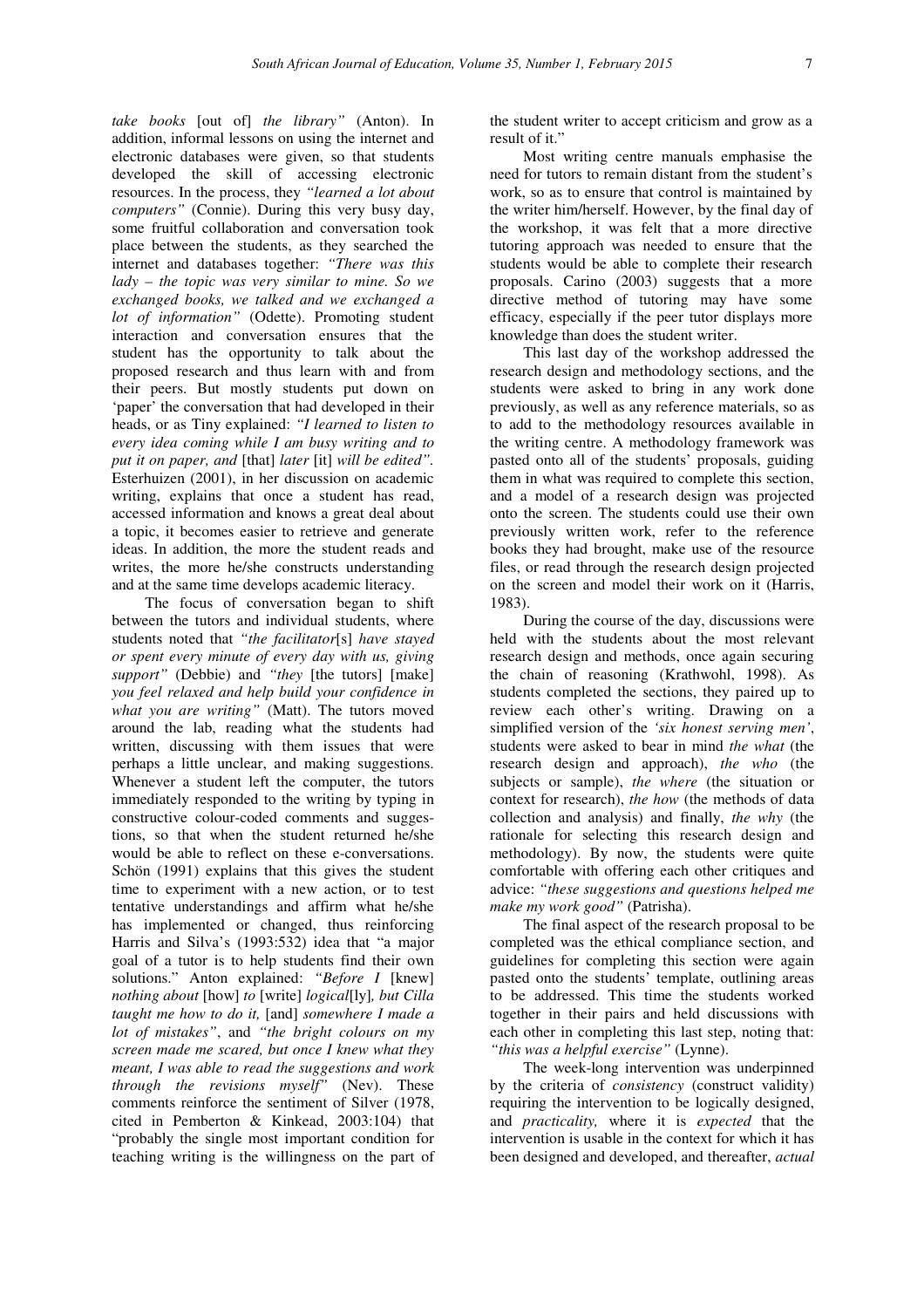*practicality,* which assures that the intervention is usable in the context for which it has been designed (Nieveen, 2007).

As with every workshop, revisions and adjustments to the programme for subsequent workshops would probably need to be made, but these were informed by reflection and discussion between the tutors as well as student evaluation.

## Phase 3: Evaluation of the Intervention

On completion of the week-long intervention, students were asked to spend 10 minutes completing a post-workshop questionnaire. Linked to the pre-workshop questionnaire, this aimed at eliciting an evaluative response from the students on whether they felt that their needs had been met. Students were asked to link their expectations of the workshop with what they had found most useful, most surprising and most valuable, and whether they considered such an intervention effective in supporting them during the writing of their research proposals. In addition, interviews were conducted with three students, who, based on their responses in the questionnaire, we felt could add value and offer more insight into the effectiveness of the research proposal workshop, and possibly offer suggestions to inform the revision of the workshop programme.

Emerging from the questionnaires and interviews was the surprise at *"how so many students don't have a clue how to draft a proposal"* (Katie), which raises the relevant question of whose responsibility it is to ensure that those entering postgraduate study are supported through the process. Katie asked for us to *"please train all the supervisors to assist their students in the drafting of the proposals."* In addition, Debbie suggested that workshops such as these *"should be part of the curriculum and be compulsory to all registered students,"* where *"continuous workshops should be arranged"* (Nora). It was felt that postgraduate students *need regular classes* (Nev), suggesting that even at postgraduate level, explicit teaching is advised (Ganobcsik-Williams, 2006). In many universities, postgraduate studies comprise writing a full dissertation or a thesis and as such, there is no curriculum or structured programme in place, which was the case with these students. Consequently, students find themselves on their own, with little support other than that found in the supervisory dyad.

However, what needs to be assessed in this phase is whether the research proposal intervention was effective. Nieveen (2007), in her criteria for high level interventions, applies effectiveness in this phase, but looks at *expected effectiveness,*  where using the intervention is expected to result in the desired outcomes; and *actual effectiveness,*  where using the intervention ultimately results in desired outcomes. It was expected that during the course of the week, most students would complete their research proposals. However, whether actual effectiveness had been achieved was in question.

Some students had completed proposals and others had some areas outstanding, but it seems likely that the conversations entered into during the workshop had scaffolded the students' learning and writing development, where the following was expressed: *"this is an experience of a lifetime"* (Odette). This experience had led the students to work independently, with the internalised conversation: *"I gained a lot, especially structuring – it actually answered all my concerns on coming up with research questions, aims and methods to be used. I would see the pattern in all the aspects"*  (Debbie).

Most students felt that the *"workshop was helpful* [*…*] *a good atmosphere for acquiring knowledge and skills for writing the proposal"* (Annie). Lynne *"discovered that writing is not a simple process but if you share information, ask other's opinion and writing the gathered information, there will be progress"*, which reinforces the notion of collaboration with the value of *"friendship, working and helping each other"* (Anton). Making use of the research proposal template offered guidelines, and thus *"the structure made me feel safe"* (Katie), which allowed this student and others to progress confidently, knowing what was expected of them at each stage.

During the research proposal workshop, the social interactions relied on were the writing conversations. These were most beneficial for the intellectual development of the student writer, as they revolved around tasks that he/she could do alone, but in which he/she required assistance and the extensive use of peer group, critiquing to reflect the workings of discourse communities. Collaboration and collaborative learning play a more important role in social constructivist writing instruction, as described by Rosie, who said: *"I had some ideas but they were not as clear as I understand them now."* Lindiwe found that a result of the collaboration led her *"to develop more ideas"*  whilst Matt *"was able to write with confidence".*  The collaboration, aimed at down-playing the role of the tutor as an authority figure or the single source of knowledge, demonstrating that the tutor's voice is one of many and in the context of the workshop collaborative conversations, the tutor was seen as a co-learner. Paul described his experience of collaboration as *"exciting throughout, and every day* [I went] *home having learnt so much!"*, where meanings were negotiated and knowledge constructed (Murphy & Sherwood, 2003). Finally, some students, for example Katie, felt that they could *"plunge into the unknown because* [they knew] *the basics".* 

Using a systematic and developmental approach for the research proposal intervention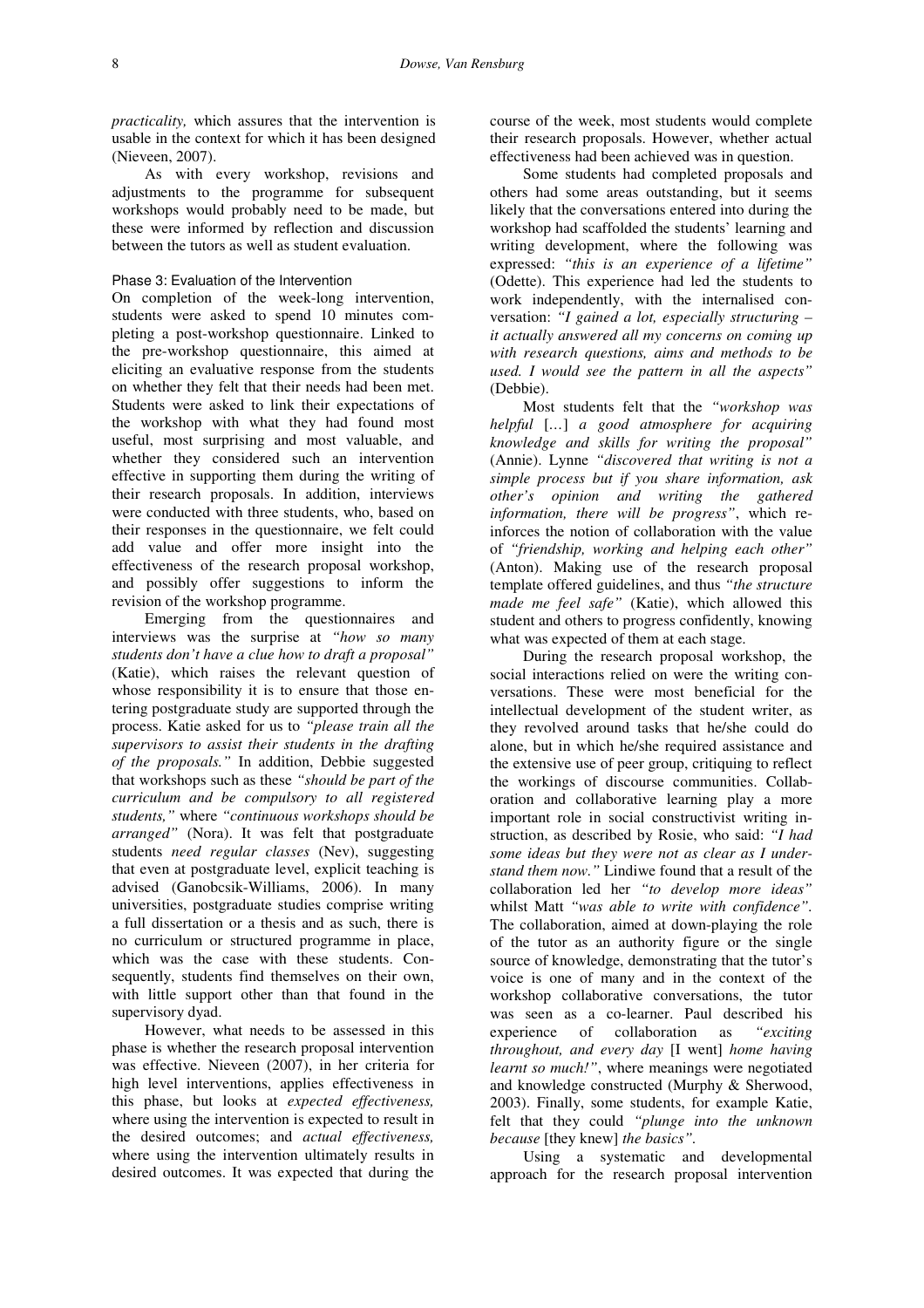allowed the students to break up the seemingly daunting task of writing the proposal to make it more manageable, with support being offered at each stage: *"everything was explained in detail*  [*…*][which] *helped me to finish up writing my proposal* […]*"* and which *"open*[ed] *my mind concerning writing"* (Nora). Nev rated this workshop as *"most successful"*, particularly as it assisted *"my way of thinking,* [which] *has developed and I am able to develop more ideas"*  (Lindiwe). Ultimately, it seems that the intervention assisted in building *"confidence in what you are writing"* (Matt), in addition to developing greater understanding. More importantly, it ensured that the conversations and the collaboration allowed the students to retain ownership of their writing, and strengthen their authority. As Connie put it, most students have *"the light"* and, even more surprisingly, Paul remarked that, *"what I could not achieve in one year, I achieved in one week!"*

### **Discussion**

The postgraduate experience should be seen as a beneficial learning experience, one of "growth and empowerment" (Bailey, 2002:7), in which educators and professionals in education have the opportunity for further study to develop their competence in order to become change agents within their working environment. However, what emerged from this writing workshop is that many postgraduate students in Education, although motivated to upgrade qualifications, are poorly equipped to approach the task, and in many cases drop out, stop out<sup>iii</sup>, or are significantly challenged in completing their degrees (Holtzhausen, 2005).

Postgraduates are often under-prepared in the skills and techniques required to communicate their research effectively, as many have not been taught how to write (DeLyser, 2003), and once they enter university, it seems that these institutions offer "no place for them to flourish" (Osman & Castle, 2006:516).

Thus, teaching and learning innovations need to be put in place, which support the success of working adult learners (Walters & Koetsier, 2006). Such a workshop, underpinned by the pedagogy of tutoring and collaborative learning, would offer students a physical place, a "safe house" (Papay, 2002:11) and a "rehearsal space" (Van Rensburg, 2004:222) to develop their academic writing proficiency and to move more confidently into the role of novice researcher. In such a workshop, the role of the tutors could be identified as being that of "agents of change in writing pedagogy" (Cooper, 2003:59).

The findings emerging from this workshop indicated that the tutor develops a *community* within the workshop for and with students, by entering into *conversation* with them, and through *collaboration* they are able to *construct* knowledge. Conversation is vital in the process of writing, from finding a topic, reading and deciding what to say about it, developing an argument for or against, and evaluating what has been written, and then rewriting an argument. This interaction and collaboration, in the relaxed atmosphere of the workshop, over time builds up the confidence of the student through conversation by discussing the subject matter on many levels, and strengthens the language and writing skills needed to convey the subject matter, or just very informal conversations.

Academic writing should no longer be considered a solitary act. Thus, with these postgraduate writers, during the writing workshop, conversation was facilitated, and a community was developed in which collaborative learning took place. Just talking, or the active engagement of students in conversation at as many points in the writing process as possible (Bruffee, 2001), demonstrates the power of oral language in facilitating learning in general, and writing specifically (McAndrew & Reigstad, 2001). During the workshop, the students were either paired off or grouped, encouraging them to talk about their topics. As Barnes (1990:54) states, students "have already taken possession of complex ways of making sense of the world […] for the social and cognitive skills they have developed in various contexts in and out of [learning institutions] provide their most valuable resources as learners." The encouragement of conversation involved the students in talking, questioning and thinking about various aspects of their writing, which Barnes (1990:54) believes will benefit learning as "exploratory talk" or "informal, tentative talking it over" (McAndrew & Reigstad, 2001:4). In order to gain clarity, Rosie concluded, *"I gained a better understanding."*  Bruffee (2001:206-209) explains that in order to learn to think better, one needs to converse better, and that "to learn to create and maintain the sort of social contexts, the sort of community life that foster the kinds of conversations we value", or as Odette explained in her own words, *"the more you talk, the more you understand."* 

It is the act of 'just talking' in this type of community that helps the student who speaks English as an additional language to develop the flow of language and to develop improved English language proficiency. During these 'talk' sessions, the student is able to engage with peers to verbalise his/her internal reflective thoughts, breaking up ideas into smaller issues, which are then discussed in an attempt to find contextual meaning and understanding (McAndrew & Reigstad, 2001). Conversations allow students to seek out the genuine information, or *"ask*[ing] *other's opinions"* (Lynne), which might otherwise be suppressed or eliminated (Boquet, 2002) and where it was possible for students to find that *"this answered all my concerns* […] *I would see the*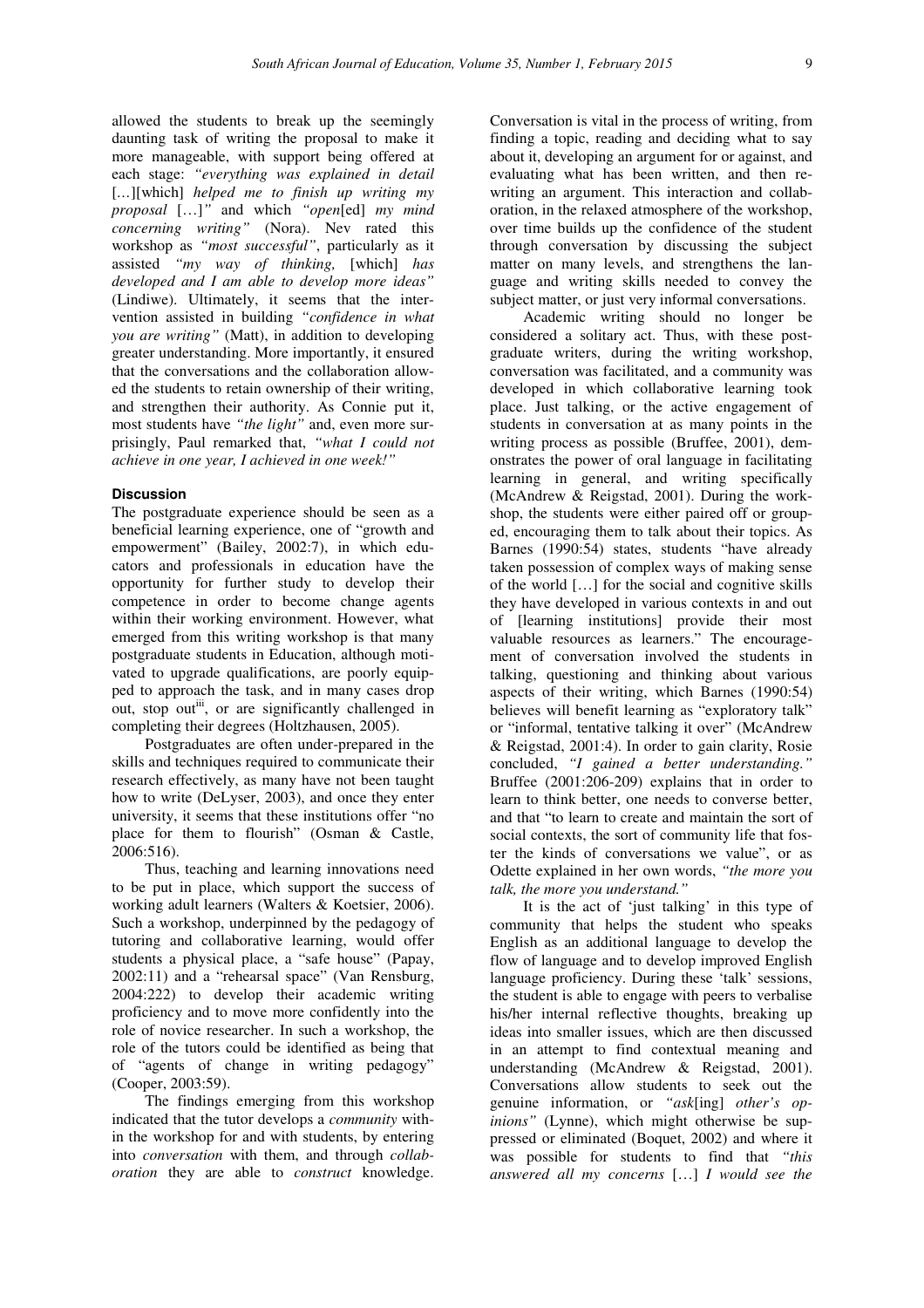*pattern"* (Debbie). In addition, they give them time to explain what they currently understand and, if peer critiqued or tutor critiqued, they use that feedback to bring about modifications and/or changes. Paul explained that the value of the writing workshop was that feedback was immediate, *"and you move on* [*…*] *we had feedback the entire week, and on almost everything we were doing. We did not waste time gathering information and going away for weeks and months – we got feedback there* [and then]*."* 

So, in sum, students belonged to a community in which they could engage in conversation at any time in order to gain insight into the problems they were experiencing with their academic writing in their quest to make meaning (construct knowledge) in and through their writing.

### **Concluding Remarks**

Conversation is seen as social constructionist codeword, used to talk about knowledge, and about teaching and learning. This interaction was created through social activity, rather than in the individual mind, with the resulting conversation and consensus building not only stimulating the general process of knowledge construction, but also assisting in the reproduction of the very dialogic process of writing (Gillam, 1994). Bruffee (2001) explains that ideas originate during conversations, which take place in public, between people, and later become internalised into thought. It was thus during the interaction with peers, either in paired or group sessions, that student writers shared ideas, and were able to "compose through inner speech" (Bishop 1992, cited in McAndrew & Reigstad, 2001:4).

During this intervention, the aim of the tutor was to develop a community for and with the students. By entering into conversation with them, and through collaboration and feedback, they were able to construct greater understanding and clarification, which fed into the writing of their research proposals. It was during this collaboration that other variables, which have been alluded to, such as computer literacy, knowledge of research methodology, linguistic competence, and the use of the mother tongue, were brought into focus. The tutor, as a trained conversationalist, is one important voice in the academic community, but he/she also has to adopt other voices, such as those of a linguist, computer instructor, research methodologist, and/or political scientist, for the conversation to be useful. This community of academic practice illustrated the way in which students are socialised into different ways of thinking, reasoning, reading and writing, with the tutors helping students to become agents of their own writing, gaining their voice (Woolbright, 2003) and becoming empowered with the relevant academic writing knowledge.

During the workshop, the social interactions relied on conversations about their writing. These were most beneficial to the intellectual development of the student, as they revolved around tasks that the student could not do alone, but in which he/she required assistance. The extensive use of peer group critiquing and feedback reflect the workings of collaboration within a community, echoed in the sentiments of Paul, where he expressed that *"*[the sharing of community and learning collaboratively] […] *is of the utmost importance* [*…*] *and you can't do it alone".* The student participants in this study were all the 'talkers' in the conversation, participating in a larger discourse about academic writing and academic empowerment.

#### **Notes**

- Pseudonyms for the 16 participants are employed to preserve anonymity.
- ii. One of the tutors/researchers.
- A common term which means that students take time out from their studies before resuming.

#### **References**

- Bailey T 2002. *Postgraduate Students' Experiences of postgraduate supervision.* Seminar on Postgraduate Supervision, Graduate School of Humanities, University of Cape Town.
- Barnes D 1990. Oral language and learning. In S Hynds & DL Rubin (eds). *Perspectives on Talk and Learning.* Urbana, IL: National Council of Teachers of English.
- Barnett RW & Blumner JS 2001. *The Allyn and Bacon Guide to Writing Center Theory and Practice.*  Boston, MA: Allyn and Bacon.
- Boquet EH 1999. "Our little secret": A history of writing centers, pre- to post-open omissions. *College Composition and Communication,* 50(3):463-482.
- Boquet EH 2002. *Noise from the Writing Centre.* Logan: Utah State University Press.
- Bruffee KA 1993. *Collaborative learning: Higher education, interdependence, and the authority of knowledge.* Baltimore: The John Hopkins University Press.
- Bruffee KA 1999. *Collaborative learning: Higher education, interdependence, and the authority of knowledge* (2nd ed). Baltimore: The John Hopkins University Press.
- Bruffee K 2001. Peer Tutoring and the "Conversation of Mankind". In RW Barnett & JS Blumner (eds). *The Allyn and Bacon Guide to Writing Center Theory and Practice.* Boston: Allyn and Bacon.
- Carino P 2003. Power and Authority in Peer Tutoring. In MA Pemberton & J Kinkead (eds). *The Center will Hold: Critical Perspectives on Writing Center Scholarship.* Logan: Utah State University Press.
- Carless D 2006. Differing perceptions in the feedback process. *Studies in Higher Education,* 31(2):219- 233.

Clark I n.d. *Montreat College writing manual.*

- Coffin C, Curry MJ, Goodman S, Hewings A, Lillis TM & Swann J 2003. *Teaching Academic Writing: A toolkit for higher education.* London: Routledge.
- Cooper MM 2003. Really useful knowledge: a cultural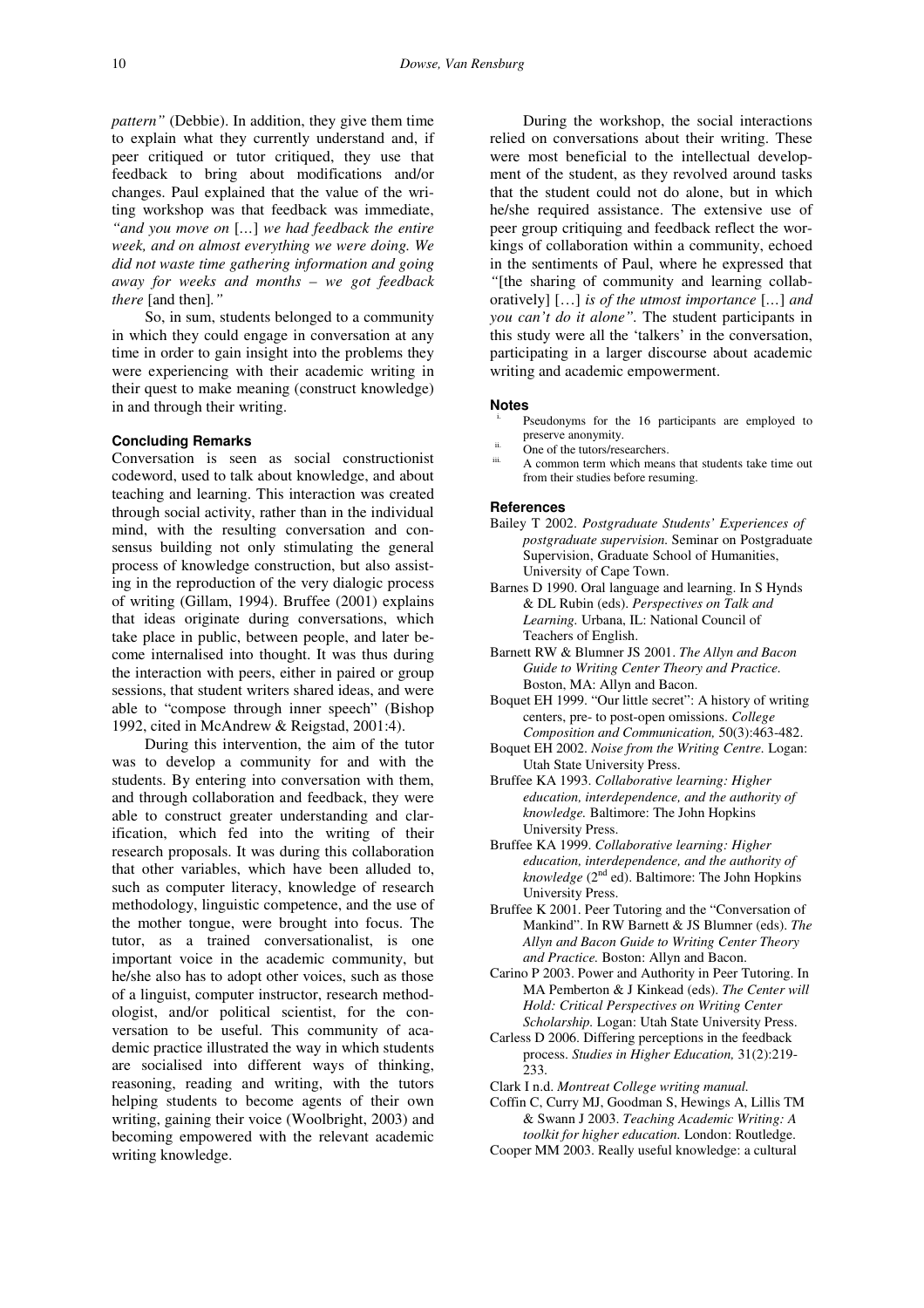studies agenda for writing centers. In C Murphy & S Sherwood (eds). *The St. Martin's Sourcebook for Writing Tutors* (2<sup>nd</sup> ed). New York: St. Martin's Press.

- Creswell JW 2003. *Research Design: Qualitative, Quantitative and Mixed Methods Approaches* (2nd ed). Thousand Oaks, CA: Sage Publications.
- DeLyser D 2003. Teaching Graduate Student to Write: a seminar for thesis and dissertation writers. *Journal of Geography in Higher Education,* 27(2):169-181.
- Dowse C & Van Rensburg W (eds.) 2011. 'Conversations' with postgraduate writers: understanding the role of the peer tutor. In A Archer & R Richards (eds). *Changing spaces: writing centres and access to higher education.*  Stellenbosch: Sun Press.
- Esterhuizen A 2001*. The Impact of a Masters Programme in Education on Students' Academic Writing Proficiency.* Unpublished D.Phil Thesis. Johannesburg: Rand Afrikaans University. Available at https://ujdigispace.uj.ac.za/handle/10210/5414.

Accessed 28 July 2014.

- Fitzgerald SH 1994. Collaborative learning and whole language theory. In JA Mullin  $&R$  Wallace (eds). *Intersections: Theory-Practice in the Writing Centre.* Urbana, IL: National Council of Teachers of English.
- Ganobcsik-Williams L 2006. General introduction: responding to the call for academic writing theory and pedagogy. In L Ganobcsik-Williams (ed). *Teaching Academic Writing in UK Higher Education: Theories, Practices and Models.* Basingstoke, Hampshire: Palgrave Macmillan.
- Gillam AM 1994. Collaborative learning theory and peer tutoring practice. In JA Mullin & R Wallace (eds). *Intersections: Theory-Practice in the Writing Centre.* Urbana, IL: National Council of Teachers of English.
- Gillespie P & Lerner N 2003. *The Allyn and Bacon Guide to Peer Tutoring (2<sup>nd</sup> ed)*. Boston: Allyn and Bacon.
- Harris M 1983. Modeling: A Process Method of Teaching. *College English,* 45(1):74-84.

Harris M 1992. Collaboration is not collaboration is not collaboration: Writing Center Tutorials vs. Peer-Response Groups. *College Composition and Communication,* 43(3):369-383.

Harris M & Silva T 1993. Tutoring ESL Students: Issues and options. *College Composition and Communication,* 44(4):525-537.

Henning E, Gravett S & Van Rensburg W 2005. *Finding your way in Academic Writing* ( $2<sup>nd</sup>$  ed). Pretoria: Van Schaik Publishers.

Holtzhausen SM 2005. The supervisor's accountability versus postgraduates' responsibility within the academic writing arena. *South African Journal of Higher Education,* 19(1):89-100.

Hyland K & Hyland F 2006. Feedback on second language students' writing. *Language Teaching,*  39:83-101.

Krathwohl DR 1998. *Methods of educational and social science research: an integrated approach* (2nd ed). New York: Longman.

Kuriloff PC 1992. The Writing Consultant Collaboration and Team Teaching. In SH McLeod & M Soven

(eds). *Writing across the Curriculum: A Guide to Developing Programs.* Newbury Park, CA: Sage.

- Lea MR & Street BV 1998. Student writing in higher education: an academic literacies approach. *Studies in Higher Education,* 23(2):157-172. doi: 10.1080/03075079812331380364
- Lunsford A 2003. Collaboration, control, and the idea of a writing center. In C Murphy & S Sherwood (eds). *The St. Martin's Sourcebook for Writing Tutors*  (2nd ed). New York: St. Martin's Press.

Maxwell M (ed.) 1994. *From Access to Success: A book of reading on College Developmental Education and Learning Assistance Programs.* Clearwater, FL: H & H Publishing.

McAndrew DA & Reigstad TJ 2001. *Tutoring Writing: A Practical Guide for Conferences.* Portsmouth, NH: Heinemann.

- Mullin JA & Wallace R (eds.) 1994. *Intersections: Theory-Practice in the Writing Centre.* Urbana, IL: National Council of Teachers of English.
- Murphy C & Sherwood S (eds.) 2003. *The St. Martin's Sourcebook for Writing Tutors* (2<sup>nd</sup> ed). New York: St. Martin's Press.
- Nel C 2006. 'Conversations' with postgraduate writers: understanding the role of the peer tutor. Unpublished MEd dissertation. Johannesburg: University of Johannesburg. Available at https://ujdigispace.uj.ac.za/bitstream/handle/10210/ 1294/final.pdf?sequence=1. Accessed 27 July 2014.
- Nichols P 1998. A snowball in Africa with a Chance of Flourishing: Writing Centres as Shifters of Power in a South African University. *Current Writing: Text and Reception in Southern Africa,* 10(2):84- 95. doi: 10.1080/1013929X.1998.9678044

Nieveen N 2007. Formative evaluation in education Design Research. In T Plomp & N Nieveen (eds). *An introduction to educational Design Research.*  Enschede: SLO, Netherlands Institute for Curriculum Development.

Osman R & Castle J 2006. Making space for adult learners in higher education. *South African Journal of Higher Education,* 20(4):515-527. http://dx.doi.org/10.4314/sajhe.v20i4.25681

Papay TW 2002. Collaborating with a Difference: How a South African Writing Center brings Comfort to the Contact Zone. *The Writing Center Journal,*  23(1):5-22.

Parkerson A 2000. Providing effective oral and written feedback on student writing. In B Leibowitz & Y Mohamed (eds). *Routes to Writing in Southern Africa.* Cape Town: Silk Road International Publishers.

Pemberton MA & Kinkead J (eds.) 2003. *The Center will Hold: Critical Perspectives on Writing Center Scholarship.* Logan: Utah State University Press.

Perl S 1980. Understanding Composing. *College Composition and Communication,* 31:363-369.

Plomp T 2009. Education Design Research: an introduction. In T Plomp & N Nieveen (eds). *An introduction to educational Design Research.*  Enschede: SLO, Netherlands Institute for Curriculum Development.

Plomp T 2013. Educational Design Research: An introduction. In T Plomp & N Nieveen (eds). *Educational Design Research: Part A An*